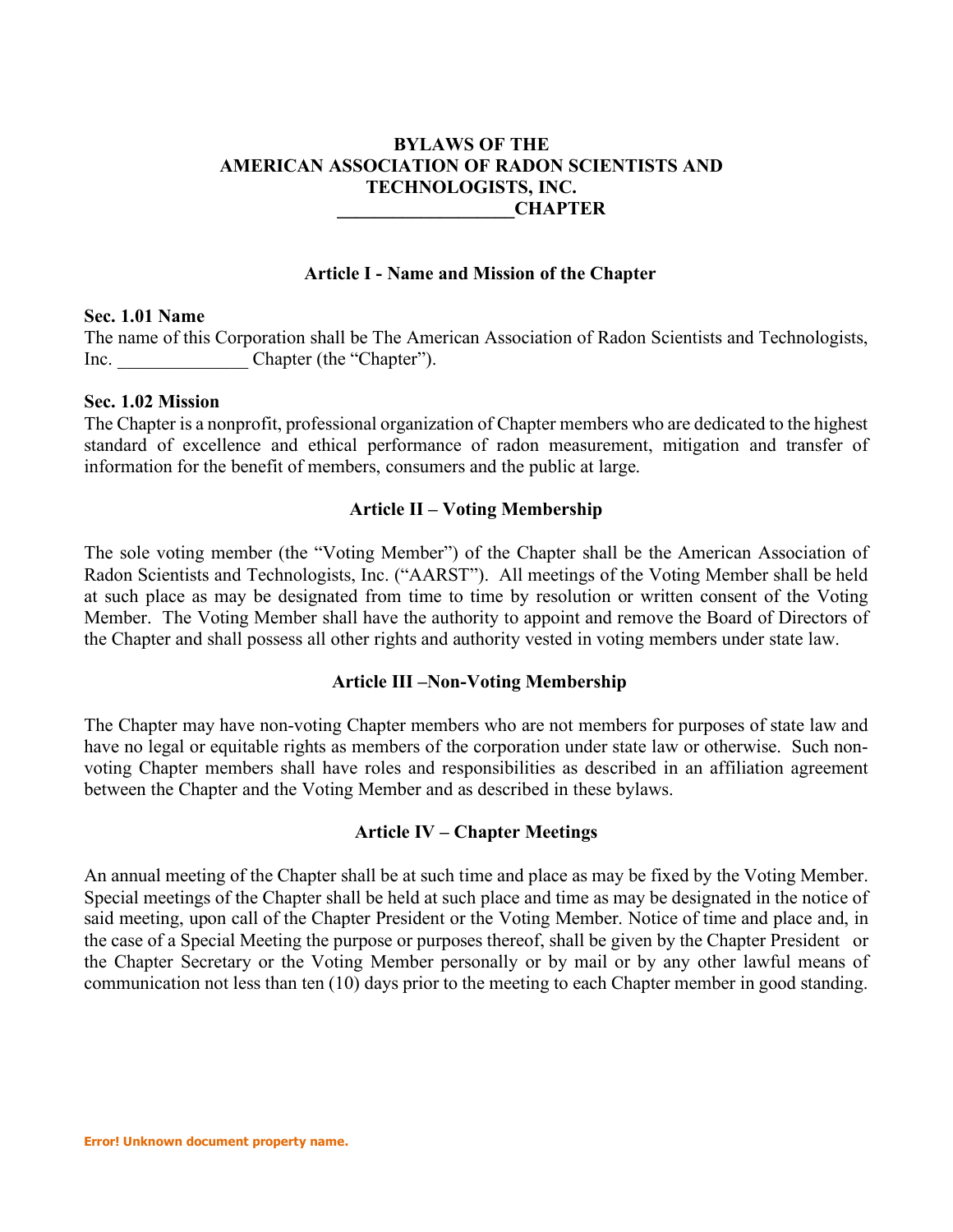# **Article V. The Chapter Board**

## **Sec. 5.01 Purpose and Powers**

The Chapter Board shall have all such powers as are provided by law, its Certificate of Incorporation, and these Bylaws. Members of the Chapter Board shall not receive any salary or other compensation for their services as directors. The Chapter is not organized for profit and the Chapter Board shall not permit any part of its assets or net income to inure to benefit any private individual, partnership, or corporation. The Chapter shall not engage in any activities that are inconsistent with its qualification as a tax-exempt organization under Section 501(c) (6) of the Internal Revenue Code of 1986, as amended (or the corresponding provision of any future United States Internal Revenue law).

## **Sec. 5.02 Election of Board Members**

The Chapter Board shall be elected by the Voting Member. The Chapter members may submit nominations for Board membership.

## **Article VI - Officers**

#### **Sec. 6.01 Number**

The Officers of the Chapter shall be a President, a Secretary and a Treasurer.

### **Sec. 6.02 President: Power and Duties**

The President shall preside at all meetings of the members of the Chapter and the Board. The President shall see that all orders and resolutions of the Board are carried into effect and shall freely consult the Board concerning the activities of the Chapter.

#### **Sec. 6.03 Secretary**

The Secretary shall act as official secretary of all transactions of the Chapter and the Board. The Secretary shall ensure the giving and serving of all notices of the Chapter and shall perform all the duties customarily incident to the office of the Secretary, subject to the control of the Board, and shall perform such other duties as shall from time to time be assigned by the Board.

#### **Sec. 6.04 Treasurer**

The Treasurer shall monitor reports from the Voting Member of accounts of receipts and disbursements of the Chapter and, whenever requested by the Chapter Board or an Officer, the Treasurer shall present a current statement of accounts. The Treasurer shall be responsible for the conveyance of all monies and other valuable effects received by the Chapter to the office of the Voting Member or to such banks or depositories as the Voting Member may designate. The Treasurer shall at all reasonable times exhibit the books and accounts to any Officer or Director of the Chapter and shall perform all duties incident to the position of Treasurer subject to the control of the Board, and shall, when required, give such security for the faithful performance of these duties as the Board may determine.

#### **Sec. 6.05 Terms of Office**

Initial Officers shall be appointed by the Voting Member. In the second year and thereafter, the Board shall elect the Officers based on a slate of Chapter members that has been approved by the Voting Member. All Officers shall serve a term of one year. All Officers shall hold their respective positions at the pleasure of the Board or Voting Member and may be removed by the Board or Voting Member with or without cause.